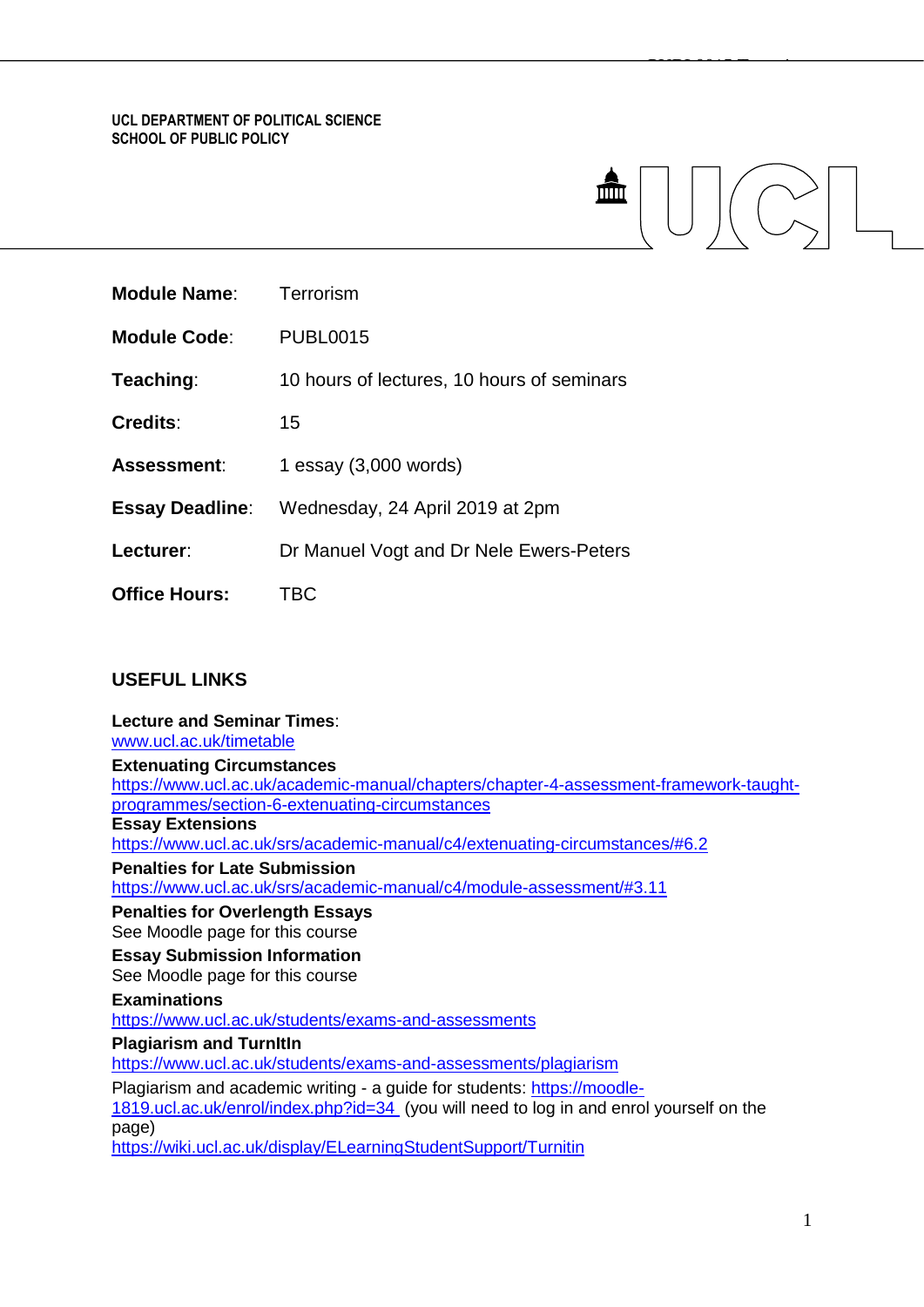# **Overview and Objectives**

This module will acquaint students with the main theoretical debates and empirical findings in the research on terrorism. It covers the topic from both a contemporary and an historical perspective and examines terrorism as a strategic tool of intra-state and transnational warfare. We will draw on insights from political science, sociology, psychology, criminology, economics, and history to shed light on such topics as the historical trends in terrorist activity, the relationship of terrorism to other forms of political violence, the use of one-sided violence in civil conflicts, the system and individual-level roots of terrorism, the role of religion in contemporary transnational terrorism, as well as the effects and effectiveness of this strategy of political violence. We will also examine the policy responses available to political decision makers in the field of security, including the ethical concerns arising in the context of counterterrorist strategies.

Students will be asked to complete a comprehensive set of readings, to participate actively in seminar discussions, and to complete a long paper assignment. In addition to the required readings, the syllabus below provides an ample body of additional literature for each session and topic. These readings are not required for the course, but students are encouraged to draw on them to deepen their understanding of topics that are of particular interest to them.

By the end of the term, students should be equipped to answer central theoretical and practical questions, such as: why and when do organizations resort to terrorist strategies? Under what conditions are grievances and opportunities for terrorism most likely to emerge? How does violence spill across borders, and what drives transnational terrorism? What leads individuals to the point at which they feel that violence is their only option to bring about political change? How does terrorism affect politics and society in the target countries? How do terrorist organizations collapse, and what options do policymakers have to counter the threat of terrorism?

Please note that this module places emphasis on an empirical approach to the study of terrorism. Thus, the methodological discussions and exercises in the seminars aim to equip students with the analytical tools to ask theoretically relevant and empirically testable research questions, to generate hypotheses, and to develop empirical strategies to test these hypotheses.

# **Module Aims**

- 1. To assist students in developing a conceptually and empirically informed understanding of the debates surrounding terrorist violence.
- 2. To qualify an international group of postgraduate students who may wish to proceed to further specialised study of terrorism and/or employment in fields related to counterterrorism, governance, business, politics, or media.
- 3. To develop the key skills needed to participate in group discussions about conceptual issues and theoretical debates related to terrorism and to write essays.
- 4. To develop the analytical and methodological skills necessary to formulate and answer theoretically and practically relevant research questions.

# **Module Objectives**

By the end of the module students will have developed an understanding of the individual, organization, state/societal, and transnational causes of terrorism.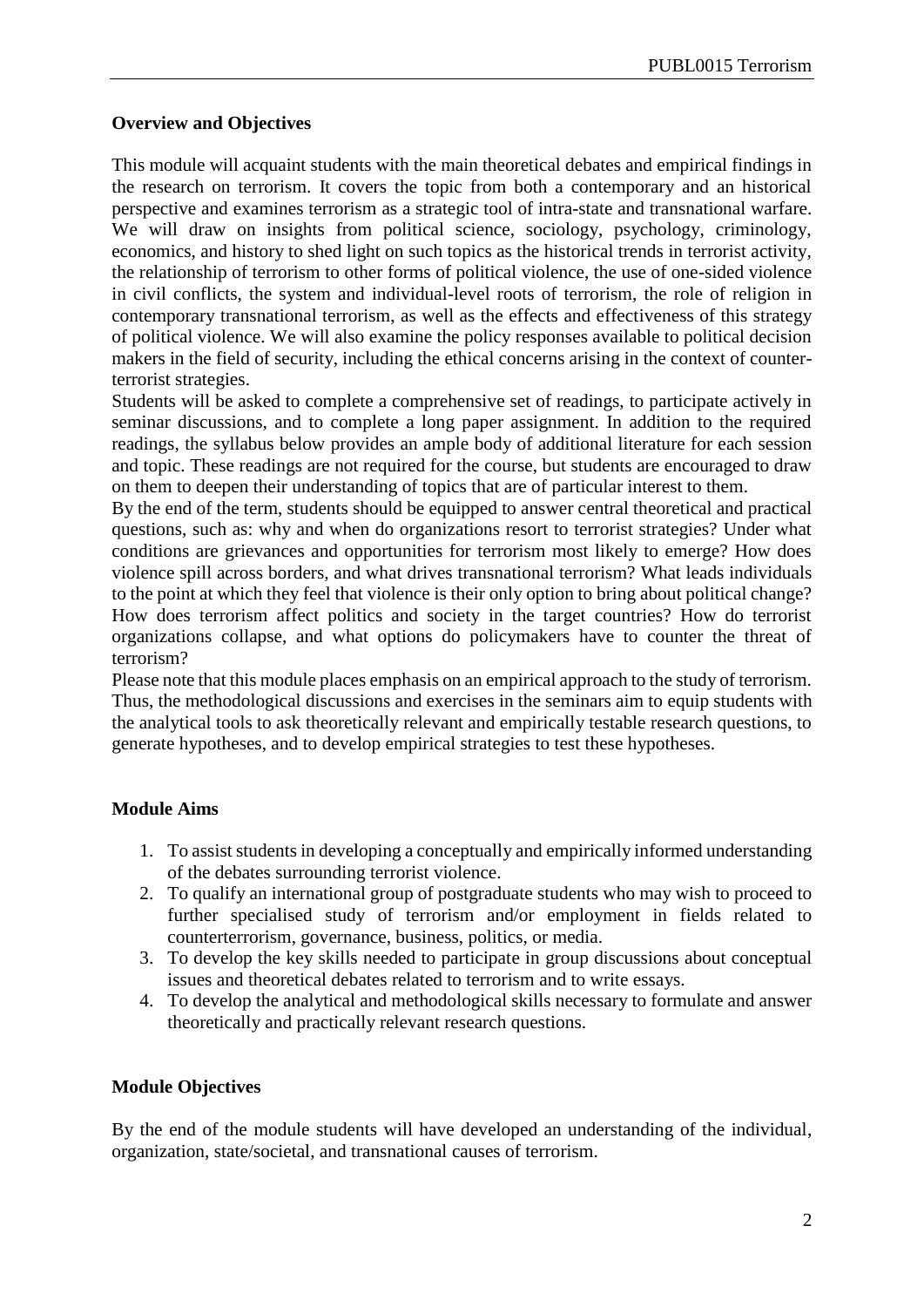- They will be able to critically evaluate competing approaches to the analysis of terrorist violence and apply theory to reflect on and develop their own understanding of contemporary counterterrorism debates.
- They will have familiarized themselves with a number of case studies of historical and contemporary relevance to the study of terrorism.
- They will have gained the analytical and methodological skills to systematically analyse key issues associated with the causes and consequences of terrorism.

# **Module Format**

The module consists of weekly lectures and seminars. The seminars will provide an occasion to deepen the understanding of the material presented in lectures through a variety of activities. All students are encouraged to participate actively in the seminars through group discussion and tasks.

## **Assessment**

This module is assessed by a 3,000 word essay. The essay is a research paper on a topic relevant to terrorism or counterterrorism. Please see the dedicated document as well as the SPP Student Handbook and the SPP Student Intranet for further information.

# **Classroom Policy**

We aim to create an inclusive classroom environment that encourages participation, critical thinking, and debate. Please observe the following classroom policies: (1) Complete all required readings prior to seminar, (2) arrive on time, and (3) use electronic devices responsibly.

# **Communication**

The best place to raise questions about readings, lectures, or assignments is in class, seminar, or office hours. Please restrict emails to (1) notifications about absences and (2) personal emergencies.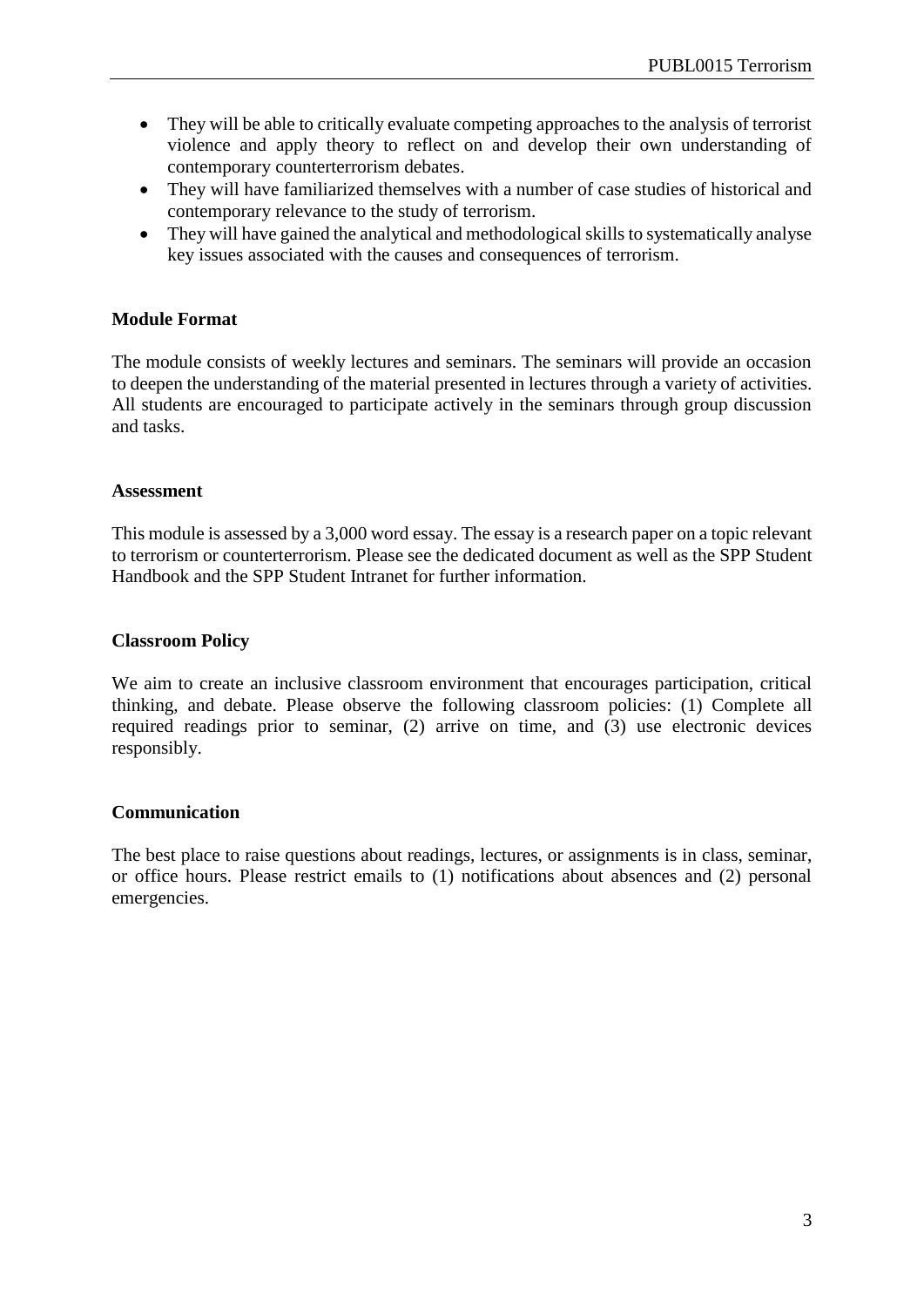# **Schedule**

# **Week 1. The Concept and Its History**

*Topics:*

- Definition(s)
- Historical background and global trends

- History of, and current state of affairs in, research on terrorism

*Required readings:* Laqueur, Walter. 2002. *A History of Terrorism*. 2nd printing. New Brunswick, NJ: Transaction Publishers. Chapter 1.

Tilly, Charles. 2004. "Terror, Terrorism, Terrorists." *Sociological Theory* 22(1): 5-13.

Walzer, Michael. 2002. "Five Questions about Terrorism." *Dissent* 49(1): 1-9.

Rapoport, David C. 2002. "The Four Waves of Rebel Terror and September 11." *Anthropoetics* 8(1): 1-17.

Sandler, Todd. 2014. "The Analytical Study of Terrorism." *Journal of Peace Research* 51(2): 257- 271.

*Additional literature:* Crenshaw, Martha. 1981. "The Causes of Terrorism." *Comparative Politics* 13(4): 379-399.

Shapiro, Jacob N. 2012. Terrorist Decision-Making: Insights from Economics and Political Science. *Perspectives on Terrorism* 6(4-5): 5-20.

LaFree, Gary and Laura Dugan. 2015. "How Has Criminology Contributed to the Study of Terrorism since 9/11?" Pp. 1-23 in *Terrorism and Counterterrorism Today*, *Sociology of Crime, Law and Deviance*, edited by M. Deflem: Emerald Group Publishing Limited.

Young, Joseph K., and Michael G. Findley. 2011. "Promise and Pitfalls of Terrorism Research." *International Studies Review* 13(3): 411-431.

LaFree, Gary, and Gary Ackerman. 2009. "The Empirical Study of Terrorism: Social and Legal Research." *Annual Review of Law and Social Science* 5(1): 347-374.

Rasler, Karen, and William R. Thompson. 2009. "Looking for Waves of Terrorism." *Terrorism and Political Violence* 21(1): 28-41.

Sedgwick, Mark. 2007. "Inspiration and the Origins of Global Waves of Terrorism." *Studies in Conflict & Terrorism* 30(2): 97-112.

Shughart, William F. 2006. "An Analytical History of Terrorism, 1945–2000." *Public Choice* 128(1- 2): 7-39.

Rapoport, David C. 1984. "Fear and Trembling: Terrorism in Three Religious Traditions." *American Political Science Review* 78(3): 658-677.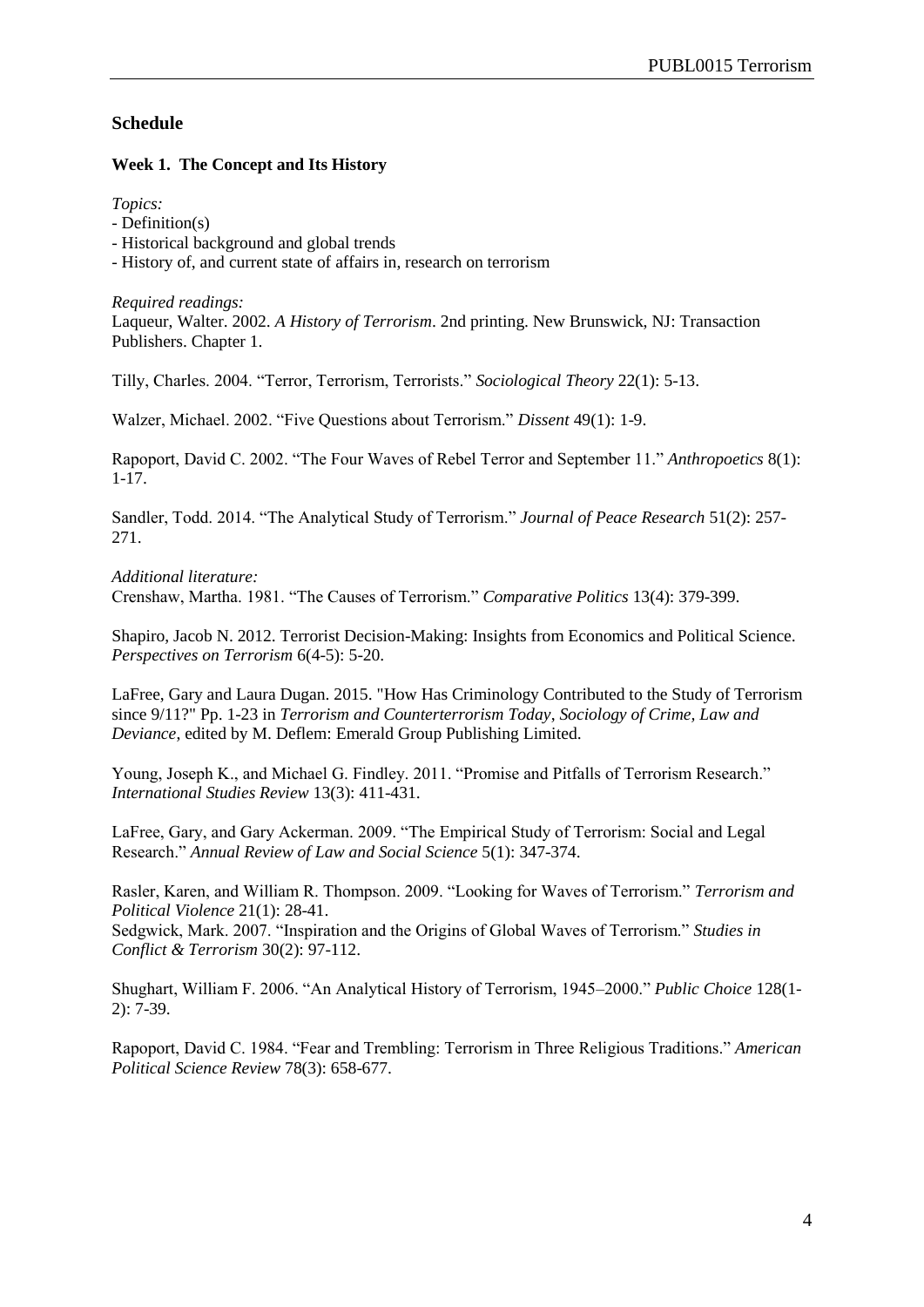# **Week 2. Terrorism as an Insurgent Strategy I: A Conceptual Perspective**

*Topics:*

- Putting terrorism in perspective: How is terrorism distinguished from, and how is it related to, other forms of political violence?

- Violence against civilians as a strategy in civil war

- The strategic functions of terrorism outside of civil war

*Required readings:*

Kalyvas, Stathis N. 2006. *The Logic of Violence in Civil War*. Cambridge: Cambridge University Press. Pp. 1-31.

Valentino, Benjamin A. 2014. "Why We Kill: The Political Science of Political Violence against Civilians." *Annual Review of Political Science* 17: 89–103.

Findley, Michael G., and Joseph K. Young. 2012. "Terrorism and Civil War: A Spatial and Temporal Approach to a Conceptual Problem." *Perspectives on Politics* 10(02): 285-305.

Kydd, Andrew H., and Barbara F. Walter. 2006. "The Strategies of Terrorism." *International Security* 31(1): 49–80.

### *Additional literature:*

Pape, Robert A. 2003. "The Strategic Logic of Suicide Terrorism." *American Political Science Review* 97(3): 343-361.

Goodwin, Jeff. 2006. "What Do We Really Know About (Suicide) Terrorism?" *Sociological Forum* 21(2): 315-330.

Martha Crenshaw. 2016. "The Strategic Logic of Terrorism." In R. K. Betts (ed.): *Conflict After the Cold War*. New York, NY: Routledge. 471-484.

Lake, David A. 2002. "Rational Extremism: Understanding Terrorism in the Twenty-first Century." *Dialogue IO* 1(1): 15-29.

Chaliand, Gérard and Arnaud Blin (eds.). 2016. *The History of Terrorism: From Antiquity to ISIS*. Berkeley, CA: University of California Press. Chapter 2.

de la Calle, Luis, and Ignacio Sanchez-Cuenca. 2012. "Rebels without a Territory: An Analysis of Nonterritorial Conflicts in the World, 1970-1997." *Journal of Conflict Resolution* 56(4): 580-603.

Bueno de Mesquita, Ethan, and Eric S. Dickson. 2007. "The Propaganda of the Deed: Terrorism, Counterterrorism, and Mobilization." *American Journal of Political Science* 51(2): 364-381.

Kydd, Andrew, and Barbara F. Walter. 2002. "Sabotaging the Peace: The Politics of Extremist Violence." *International Organization* 56(2): 263-296.

Sambanis, Nicholas. 2008. "Terrorism and Civil War." In P. Keefer and N. Loayza (eds.): *Terrorism, Economic Development, and Political Openness*. Cambridge: Cambridge University Press. 174-206.

## **Week 3. Terrorism as an Insurgent Strategy II: Organizational Characteristics and the Strategic Environment**

*Topics:*

- When do insurgent organizations resort to terrorism? And who are their targets?

- The influence of organizational characteristics and inter-organizational competition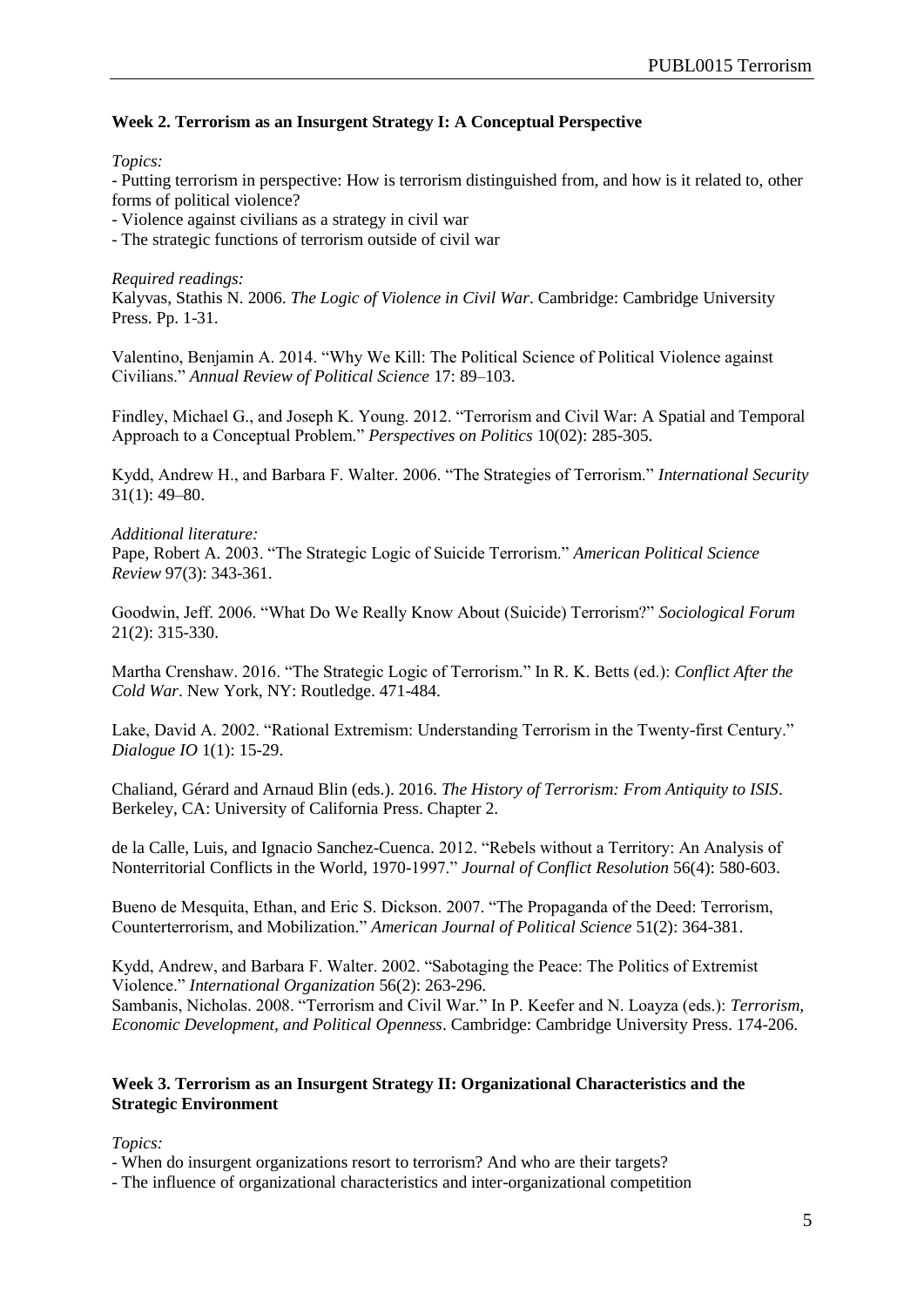- Exogenous vs. conflict-endogenous determinants of victimization

### *Required readings:*

Goodwin, Jeff. 2006. "A Theory of Categorical Terrorism." *Social Forces* 84(4): 2027-2046.

Abrahms, Max, and Philip B. K. Potter. 2015. "Explaining Terrorism: Leadership Deficits and Militant Group Tactics." *International Organization* 69(2): 311-342.

Findley, Michael G., and Joseph K. Young. 2012. "More Combatant Groups, More Terror?: Empirical Tests of an Outbidding Logic." *Terrorism and Political Violence* 24(5): 706-721.

Fjelde, Hanne, and Lisa Hultman. 2014. "Weakening the Enemy: A Disaggregated Study of Violence against Civilians in Africa." *Journal of Conflict Resolution* 58(7): 1230-1257.

#### *Additional literature:*

Shapiro, Jacob N. 2012. "Terrorist Decision-Making: Insights from Economics and Political Science." *Perspectives on Terrorism* 6(4-5): 5-20.

Bloom, Mia M. 2004. "Palestinian Suicide Bombing: Public Support, Market Share, and Outbidding." *Political Science Quarterly* 119 (1):61-88.

Humphreys, Macartan and Jeremy M.Weinstein. 2006. "Handling and Manhandling Civilians in Civil War: Determinants of the Strategies of Warring Factions." *American Political Science Review* 100(3): 429-447.

Salehyan, Idean, David Siroky, and Reed M. Wood. 2014. "External Rebel Sponsorship and Civilian Abuse: A Principal-Agent Analysis of Wartime Atrocities." *International Organization* 68(3): 633- 661.

Wood, R. M. 2010. "Rebel Capability and Strategic Violence against Civilians." *Journal of Peace Research* 47(5): 601-614.

Danzell, Orlandrew E. 2011. "Political Parties: When Do They Turn to Terror?" *Journal of Conflict Resolution* 55(1): 85-105.

Asal, Victor, Mitchell Brown, and Marcus Schulzke. 2015. "'Kill Them All—Old and Young, Girls and Women and Little Children': An Examination of the Organizational Choice of Targeting Civilians." *Political Science Research and Methods* 3(03): 589-607.

Asal, Victor, and R. Karl Rethemeyer. 2008. "The Nature of the Beast: Organizational Structures and the Lethality of Terrorist Attacks." *The Journal of Politics* 70(2): 437-449.

Laitin, David D., and Jacob N. Shapiro. 2008. "The Political, Economic, and Organizational Sources of Terrorism." In P. Keefer and N. Loayza (eds.): *Terrorism, Economic Development, and Political Openness*. Cambridge: Cambridge University Press. 209-232. Rohner, Dominic, and Bruno S. Frey. 2007. "Blood and Ink! The Common-interest-Game between Terrorists and the Media." *Public Choice* 133(1-2): 129-145.

Piazza, James A. 2009. "Is Islamist Terrorism More Dangerous?: An Empirical Study of Group Ideology, Organization, and Goal Structure." *Terrorism and Political Violence* 21(1): 62-88.

Berman, Eli, and David D. Laitin. 2008. "Religion, Terrorism and Public Goods: Testing the Club Model." *Journal of Public Economics* 92(10-11): 1942-1967.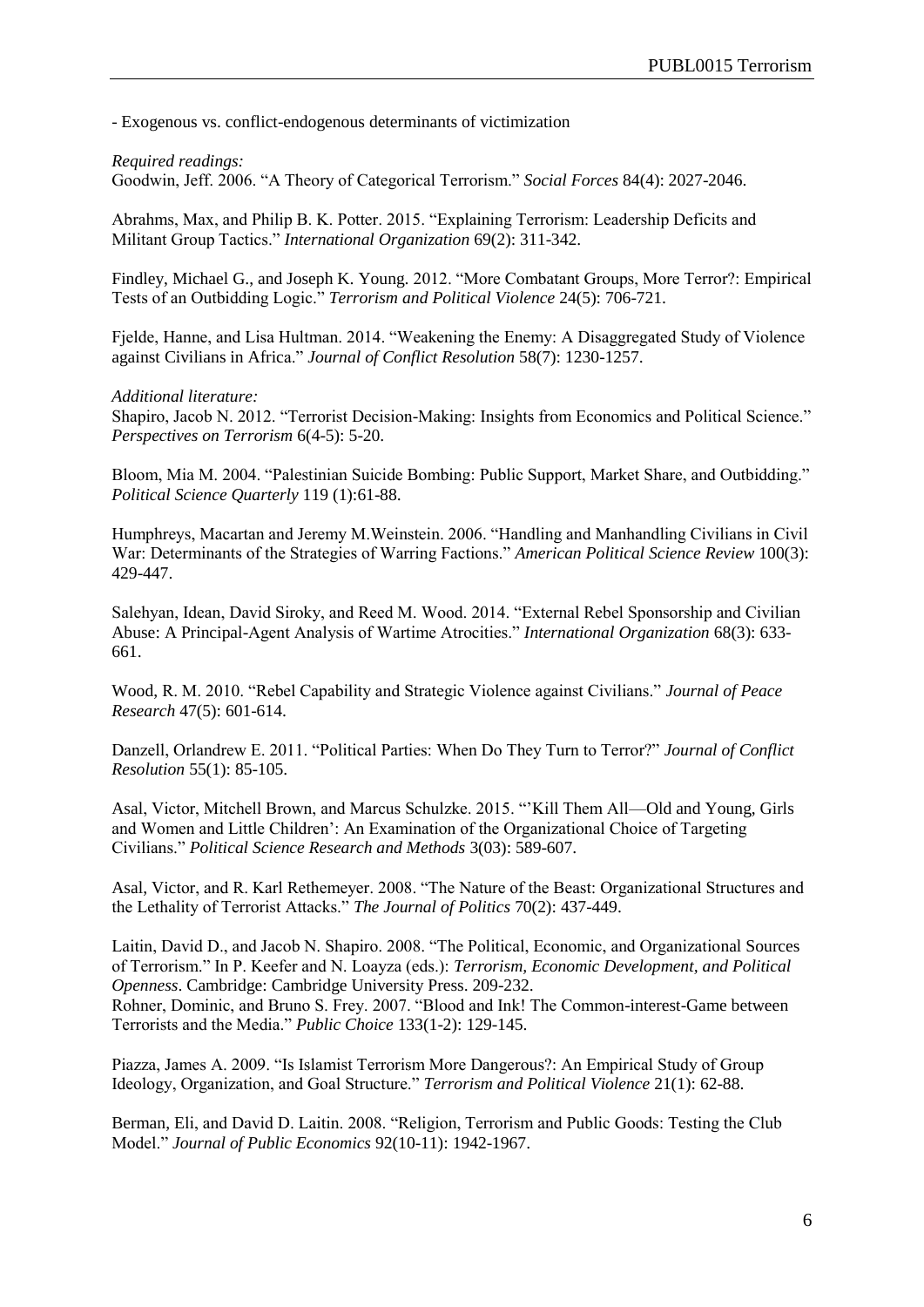Cunningham, Kathleen Gallagher, Kristin M. Bakke, and Lee J. M. Seymour. 2012. "Shirts Today, Skins Tomorrow: Dual Contests and the Effects of Fragmentation in Self-Determination Disputes." *Journal of Conflict Resolution* 56(1): 67-93.

Kalyvas, Stathis N. 2006. *The Logic of Violence in Civil War*. Cambridge: Cambridge University Press. Chapter 6.

Balcells, Laia. 2010. Rivalry and Revenge: Violence against Civilians in Conventional Civil Wars. *International Studies Quarterly* 54(2): 291–313.

Horowitz, Michael C. 2010. Nonstate Actors and the Diffusion of Innovations: The Case of Suicide Terrorism. *International Organization* 64(1): 33-64.

# **Week 4. The Causes of Terrorism: State-level Explanations**

### *Topics:*

- Where and why does terrorism occur?
- Grievances vs. opportunities
- The role of democracy, group discrimination, and state strength

### *Required readings:*

Hendrix, Cullen S., and Joseph K. Young. 2014. "State Capacity and Terrorism: A Two-Dimensional Approach." *Security Studies* 23(2): 329-363.

Brooks, Risa. 2009. "Researching Democracy and Terrorism: How Political Access Affects Militant Activity." *Security Studies* 18(4): 756-788.

Piazza, James A. 2011. "Poverty, Minority Economic Discrimination, and Domestic Terrorism." *Journal of Peace Research* 48(3): 339-353.

#### *Additional literature:*

Sambanis, Nicholas. 2008. "Terrorism and Civil War." In P. Keefer and N. Loayza (eds.): *Terrorism, Economic Development, and Political Openness*. Cambridge: Cambridge University Press. 174-206.

Coggins, Bridget L. 2015. "Does State Failure Cause Terrorism? An Empirical Analysis (1999– 2008)." *Journal of Conflict Resolution* 59(3): 455-483.

Krueger, Alan B. and David D. Laitin. 2008. "Kto Kogo?:A Cross-country Study of the Origins and Targets of Terrorism." In P. Keefer and N. Loayza (eds.): *Terrorism, Economic Development, and Political Openness*. Cambridge: Cambridge University Press. 148-173.

Chenoweth, Erica. 2010. "Democratic Competition and Terrorist Activity." *The Journal of Politics* 72(1): 16-30.

Abrahms, Max. 2007. "Why Democracies Make Superior Counterterrorists." *Security Studies* 16(2): 223-253.

Young, Joseph K., and Laura Dugan. 2011. "Veto Players and Terror." *Journal of Peace Research* 48(1): 19-33.

Krieger, T., and D. Meierrieks. 2010. "Terrorism in the Worlds of Welfare Capitalism." *Journal of Conflict Resolution* 54(6): 902-939.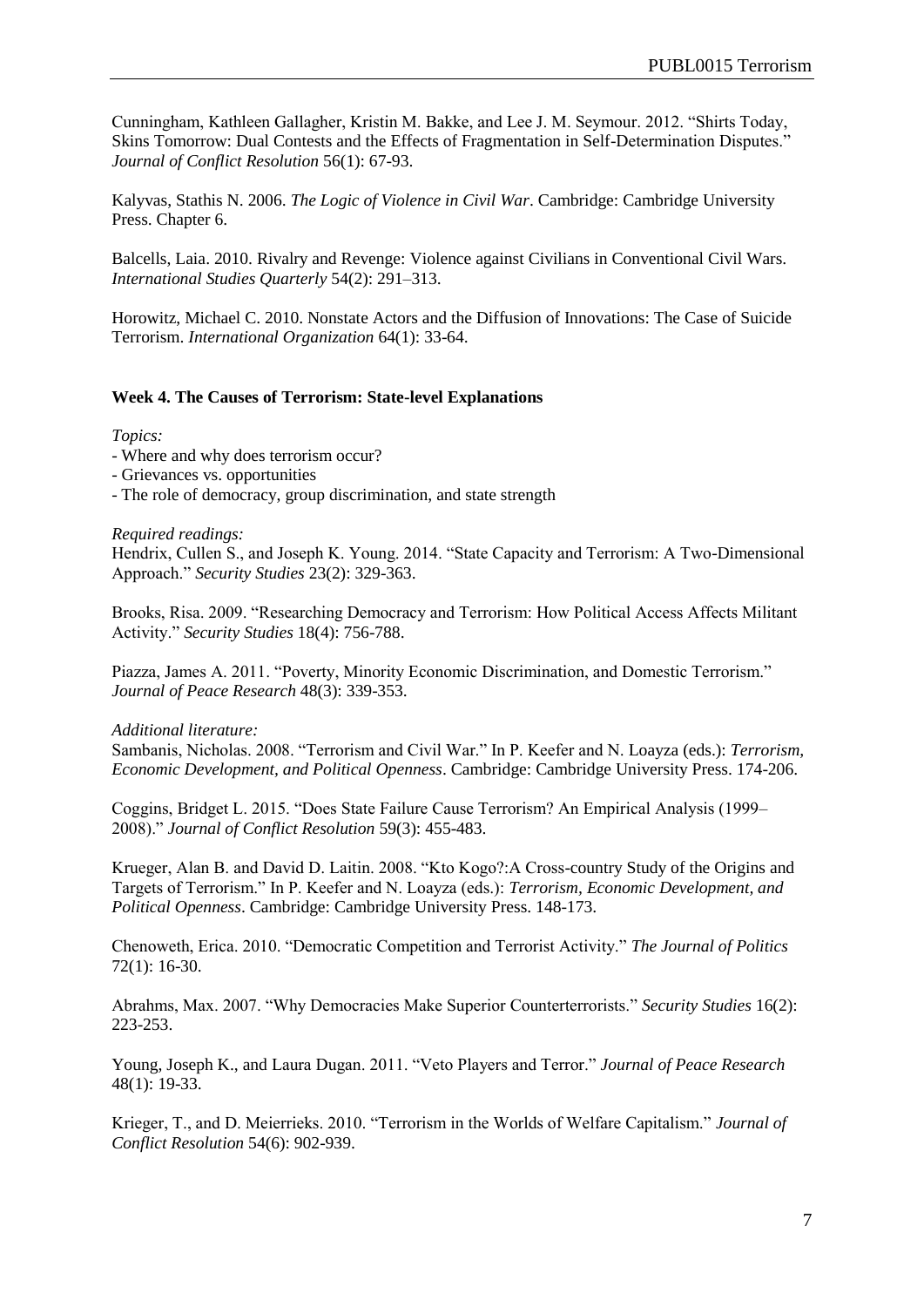Aksoy, Deniz, David B. Carter, and Joseph Wright. 2012. "Terrorism In Dictatorships." *The Journal of Politics* 74(3): 810-826.

Abadie, Alberto. 2006. "Poverty, Political Freedom, and the Roots of Terrorism." *American Economic Review* 96(2): 50-56.

Ezcurra, Roberto, and David Palacios. 2016. "Terrorism and Spatial Disparities: Does Interregional Inequality Matter?" *European Journal of Political Economy* 42: 60-74.

### **Week 5. The Causes of Terrorism: Individual-level Motivations**

#### *Topics:*

- Why do individuals participate in armed conflict and terrorism?

- The role of politics, poverty, ideology, and peer effects in radicalization processes

*Required readings:*

Lee, Alexander. 2011. "Who Becomes a Terrorist? Poverty, Education, and the Origins of Political Violence." *World Politics* 63(2): 203-245.

Moghaddam, F. M. 2005. "The Staircase to Terrorism: A Psychological Exploration." *American Psychologist* 60(2): 161-169.

McCauley, Clark, and Sophia Moskalenko. 2017. "Understanding Political Radicalization: The Two-Pyramids Model." *American Psychologist* 72(3): 205-216.

Obaidi, Milan, Robin Bergh, Jim Sidanius, and Lotte Thomsen. 2018. "The Mistreatment of My People: Victimization by Proxy and Behavioral Intentions to Commit Violence Among Muslims in Denmark." *Political Psychology* 39(3): 577-593.

#### *Additional literature:*

Costalli, Stefano, and Andrea Ruggeri. 2015. "Indignation, Ideologies, and Armed Mobilization: Civil War in Italy, 1943–45." *International Security* 40(2): 119-157.

Doosje, Bertjan, Fathali M. Moghaddam, Arie W. Kruglanski, Arjan de Wolf, Liesbeth Mann, and Allard R. Feddes. 2016. "Terrorism, Radicalization and De-radicalization." *Current Opinion in Psychology* 11: 79-84.

Hafez, Mohammed, and Creighton Mullins. 2015. "The Radicalization Puzzle: A Theoretical Synthesis of Empirical Approaches to Homegrown Extremism." *Studies in Conflict & Terrorism* 38(11): 958-975.

Bartlett, Jamie, and Carl Miller. 2012. "The Edge of Violence: Towards Telling the Difference Between Violent and Non-Violent Radicalization." *Terrorism and Political Violence* 24(1): 1-21.

Doosje, Bertjan, Annemarie Loseman, and Kees van den Bos. 2013. "Determinants of Radicalization of Islamic Youth in the Netherlands: Personal Uncertainty, Perceived Injustice, and Perceived Group Threat." *Journal of Social Issues* 69(3): 586-604.

Jasko, Katarzyna, Gary LaFree, and Arie Kruglanski. 2017. "Quest for Significance and Violent Extremism: The Case of Domestic Radicalization." *Political Psychology* 38(5): 815-831.

Moskalenko, Sophia, and Clark McCauley. 2011. "The Psychology of Lone-wolf Terrorism." *Counselling Psychology Quarterly* 24(2): 115-126.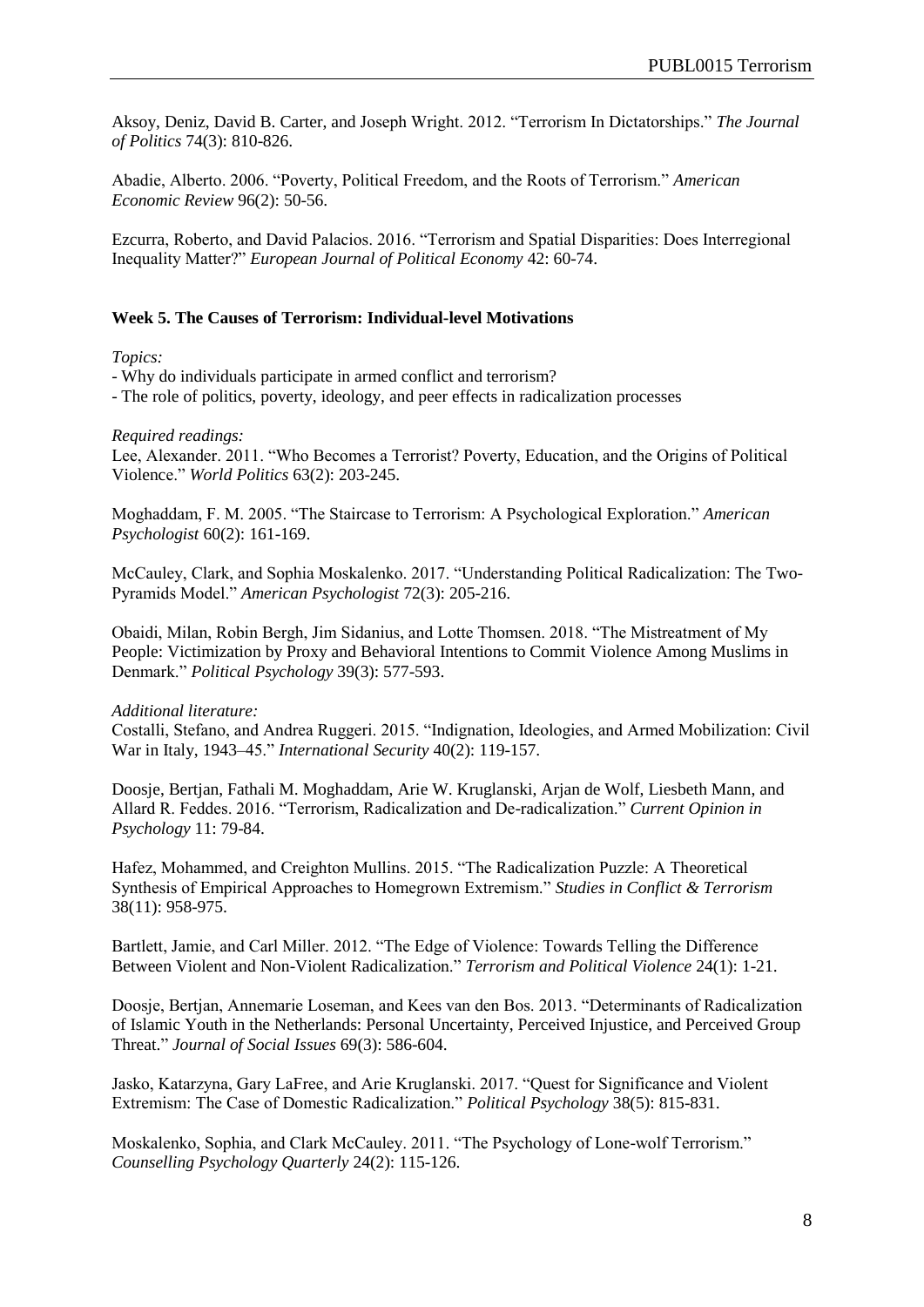Krueger, Alan B., and Jitka Malečková. 2003. "Education, Poverty and Terrorism: Is There a Causal Connection?" *Journal of Economic Perspectives* 17(4): 119–144.

Benmelech, Efraim, Claude Berrebi, and Esteban F. Klor. 2012. "Economic Conditions and the Quality of Suicide Terrorism." *The Journal of Politics* 74(1): 113-128.

Humphreys, Macartan, and Jeremy M. Weinstein. 2008. "Who Fights? The Determinants of Participation in Civil War." *American Journal of Political Science* 52(2): 436–455.

Argo, Nichole. 2009. "Why Fight?: Examining Self-Interested Versus Communally-Oriented Motivations in Palestinian Resistance and Rebellion." *Security Studies* 18(4): 651-680.

Sageman, Marc. 2016. "Jihadi Networks of Terror." In R. K. Betts (ed.): *Conflict After the Cold War*. New York, NY: Routledge. 506-519.

Magouirk, Justin, Scott Atran, and Marc Sageman. 2008. "Connecting Terrorist Networks." *Studies in Conflict & Terrorism* 31(1): 1-16.

Reynolds, Sean C., and Mohammed M. Hafez. Forthcoming. "Social Network Analysis of German Foreign Fighters in Syria and Iraq." *Terrorism and Political Violence*.

LaFree, Gary, and Erin Miller. 2008. "Desistance from Terrorism: What Can We Learn from Criminology?" *Dynamics of Asymmetric Conflict* 1(3): 203-230.

### **Week 6. The Causes of Terrorism: Transnational Factors and the Role of Religion**

*Topics:*

- How does violence spread across borders?
- Globalization and transnational terrorism
- Global jihad and the role of religion

#### *Required readings:*

Forsberg, Erika. 2016. "Transnational Dimensions of Civil Wars: Clustering, Contagion, and Connectedness." In *What Do We Know About Civil Wars?*, edited by T. D. Mason and S. McLaughlin Mitchell. Lanham, MD: Rowman & Littlefield. 75-90.

Findley, Michael G., James A. Piazza, and Joseph K. Young. 2012. "Games Rivals Play: Terrorism in International Rivalries." *The Journal of Politics* 74(1): 235-248.

Walter, Barbara F. 2017. "The New New Civil Wars." *Annual Review of Political Science* 20(1): 469- 486.

Ahmad, Aisha. 2016. "Going Global: Islamist Competition in Contemporary Civil Wars." *Security Studies* 25(2): 353-384.

*Additional literature:*

Braithwaite, Alex. 2015. "Transnational Terrorism as an Unintended Consequence of a Military Footprint." *Security Studies* 24(2): 349-375.

Collard-Wexler, Simon, Costantino Pischedda, and Michael G. Smith. 2014. "Do Foreign Occupations Cause Suicide Attacks?" *Journal of Conflict Resolution* 58(4): 625-657.

Blomberg, S. Brock and Gregory D. Hess. 2008. "The Lexus and the Olive Branch: Globalization, Democratization, and Terrorism." In P. Keefer and N. Loayza (eds.): *Terrorism, Economic Development, and Political Openness*. Cambridge: Cambridge University Press. 116-147.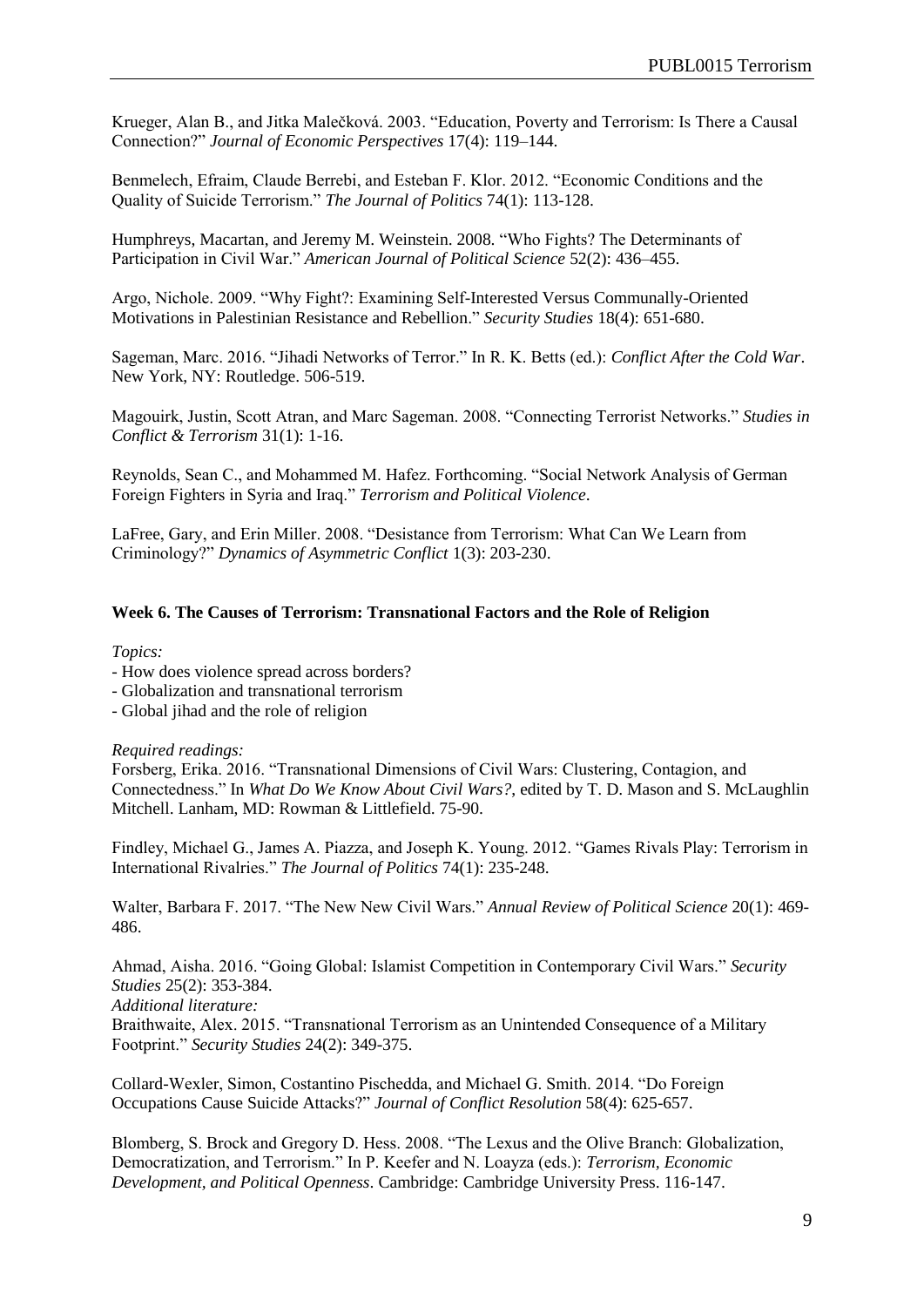Horowitz, Michael C. 2010. "Nonstate Actors and the Diffusion of Innovations: The Case of Suicide Terrorism." *International Organization* 64(1): 33-64.

Byman, Daniel L., and Sarah E. Kreps. 2010. "Agents of Destruction? Applying Principal-Agent Analysis to State-Sponsored Terrorism." *International Studies Perspectives* 11(1): 1-18.

Carter, David B. 2012. "A Blessing or a Curse? State Support for Terrorist Groups." *International Organization* 66 (01):129-151.

Salehyan, Idean, David Siroky, and Reed M. Wood. 2014. "External Rebel Sponsorship and Civilian Abuse: A Principal-Agent Analysis of Wartime Atrocities." *International Organization* 68(3): 633- 661.

Piazza, James A. 2008. "Incubators of Terror: Do Failed and Failing States Promote Transnational Terrorism?" *International Studies Quarterly* 52(3): 469–488.

Coggins, Bridget L. 2015. "Does State Failure Cause Terrorism? An Empirical Analysis (1999– 2008)." *Journal of Conflict Resolution* 59(3): 455-483.

George, Justin. 2018. "State Failure and Transnational Terrorism: An Empirical Analysis." *Journal of Conflict Resolution* 62(3):471-95.

Philpott, Daniel. 2002. "The Challenge of September 11 to Secularism in International Relations." *World Politics* 55(1): 66-95.

Sedgwick, Mark. 2004. "Al-Qaeda and the Nature of Religious Terrorism." *Terrorism and Political Violence* 16(4): 795-814.

Isaacs, Matthew. 2016. "Sacred Violence or Strategic Faith? Disentangling the Relationship between Religion and Violence in Armed Conflict." *Journal of Peace Research* 53(2): 211-225.

Bormann, Nils-Christian, Lars-Erik Cederman, and Manuel Vogt. 2017. "Language, Religion, and Ethnic Civil War." *Journal of Conflict Resolution* 61(4): 744-771.

Moghaddam, Fathali M., Zachary Warren, and K. Love. 2013. "Religion and the Staircase to Terrorism." *Handbook of the Psychology of Religion and Spirituality.* Pp. 632-648.

Buhaug, Halvard, and Kristian Skrede Gleditsch. 2008. "Contagion or Confusion? Why Conflicts Cluster in Space." *International Studies Quarterly* 52(2): 215-233.

Kalyvas, Stathis N. 2014. The logic of violence in the Islamic State's war. The Monkey Cage. Online: [https://www.washingtonpost.com/news/monkey-cage/wp/2014/07/07/the-logic-of-violence-in](https://www.washingtonpost.com/news/monkey-cage/wp/2014/07/07/the-logic-of-violence-in-islamic-states-war/)[islamic-states-war/](https://www.washingtonpost.com/news/monkey-cage/wp/2014/07/07/the-logic-of-violence-in-islamic-states-war/)

Norbrook, Nicholas. 2016. Islamic State in Africa and the grim utopia. The Africa Report. Berkhamsted, UK, Groupe Jeune Afrique. Online: [http://www.theafricareport.com/North-](http://www.theafricareport.com/North-Africa/islamic-state-in-africa-and-the-grim-utopia.html)[Africa/islamic-state-in-africa-and-the-grim-utopia.html](http://www.theafricareport.com/North-Africa/islamic-state-in-africa-and-the-grim-utopia.html)

Skelton, Rose. 2015. Mali: Faith and the fightback. The Africa Report. Berkhamsted, UK, Groupe Jeune Afrique. Online:<http://www.theafricareport.com/West-Africa/mali-faith-and-the-fightback.html>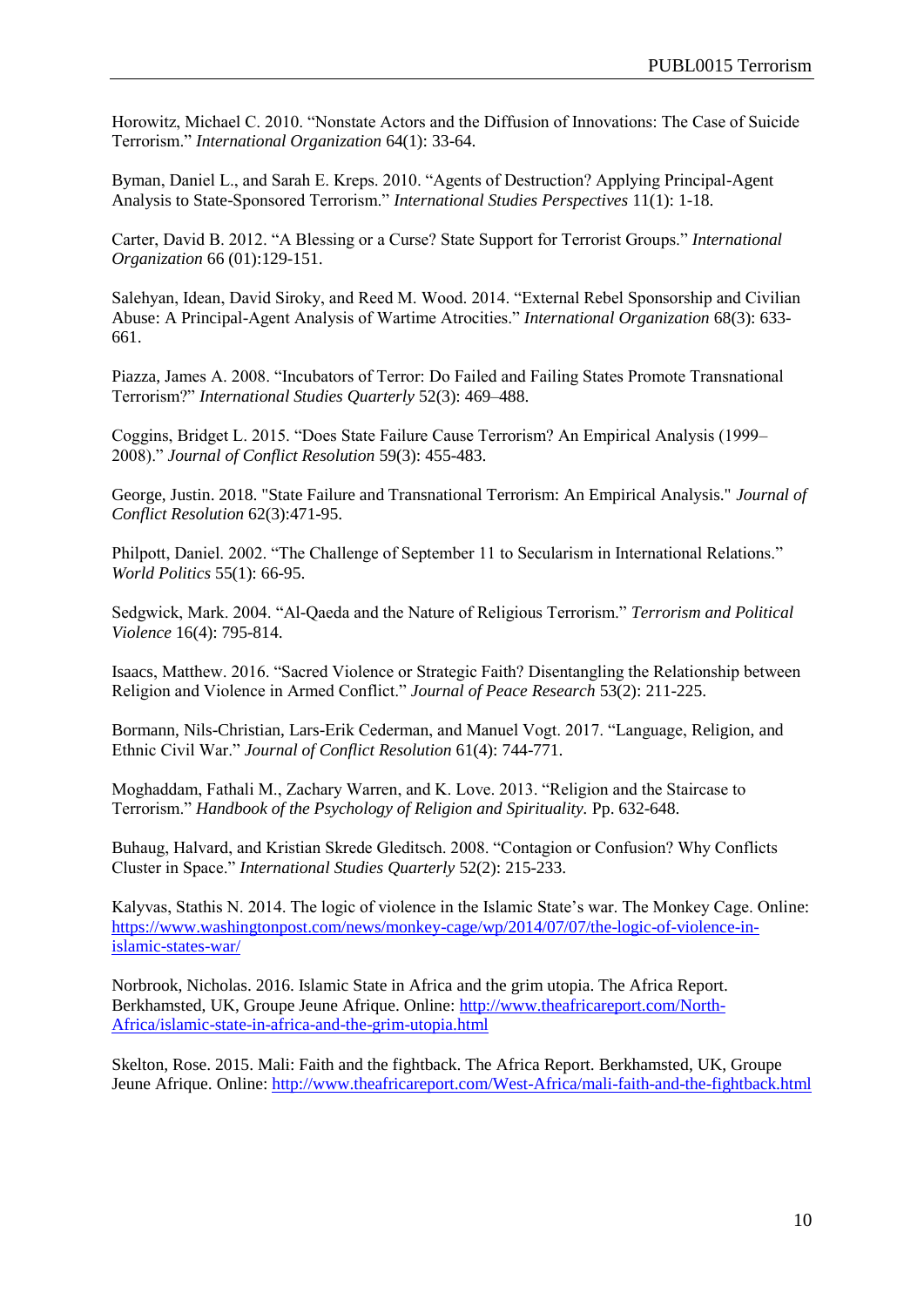# **Week 7. Internal Organization: Organizational Structure, Recruitment, and Tactics**

*Topics:*

- How do terrorist groups organize themselves?
- How do they recruit members?
- And what are the practical consequences of these organizational structures and strategies?

### *Required readings:*

Sageman, Marc. 2004. Understanding Terror Networks. Philadelphia, PA: University of Pennsylvania Press. Pp. 121-73.

Eilstrup-Sangiovanni, Mette, and Calvert Jones. 2008. "Assessing the Dangers of Illicit Networks." *International Security* 33(2): 7-44.

Hoffman, Bruce. 2006. *Inside Terrorism*. New York, NY: Columbia University Press. Chapter 8.

Cuéllar, Mariano-Florentino. 2006. "The Untold Story of al Qaeda's Administrative Law Dilemmas." *Minnesota Law Review* 91: 1302-1368.

*Additional literature:*

Weinstein, Jeremy M. 2007. *Inside Rebellion: The Politics of Insurgent Violence*. New York: Cambridge University Press.

Staniland, Paul. 2012. "Organizing Insurgency: Networks, Resources, and Rebellion in South Asia." *International Security* 37(1): 142–177.

Sageman, Marc. 2011. *Leaderless Jihad: Terror Networks in the Twenty-First Century*. Philadelphia, PA: University of Pennsylvania Press. Chapters 6 & 7.

Brown, Joseph M. Forthcoming. "Notes to the Underground: Credit Claiming and Organizing in the Earth Liberation Front." *Terrorism and Political Violence*.

Chen, Hsinchun, Wingyan Chung, Jialun Qin, Edna Reid, Marc Sageman, and Gabriel Weimann. 2008. "Uncovering the Dark Web: A Case Study of Jihad on the Web." *Journal of the American Society for Information Science and Technology* 59(8): 1347-1359.

Benson, David C. 2014. "Why the Internet Is Not Increasing Terrorism." *Security Studies* 23(2): 293- 328.

Mueller, John, and Mark G. Stewart. 2015. "Terrorism, Counterterrorism, and the Internet: The American Cases." *Dynamics of Asymmetric Conflict* 8(2): 176-190.

Hegghammer, Thomas. 2013. "The Recruiter's Dilemma: Signalling and Rebel Recruitment Tactics." *Journal of Peace Research* 50(1): 3-16.

Shapiro, Jacob N., and David A. Siegel. 2011. "Moral Hazard, Discipline, and the Management of Terrorist Organizations." *World Politics* 64(1): 39-78. Santifort, Charlinda, Todd Sandler, and Patrick T. Brandt. 2013. "Terrorist Attack and Target Diversity: Changepoints and Their Drivers." *Journal of Peace Research* 50(1): 75-90.

Benmelech, Efraim, Claude Berrebi, and Esteban F. Klor. 2012. "Economic Conditions and the Quality of Suicide Terrorism." *The Journal of Politics* 74(1): 113-128.

Ugarriza, Juan E., and Matthew J. Craig. 2013. "The Relevance of Ideology to Contemporary Armed Conflicts." *Journal of Conflict Resolution* 57(3): 445-477.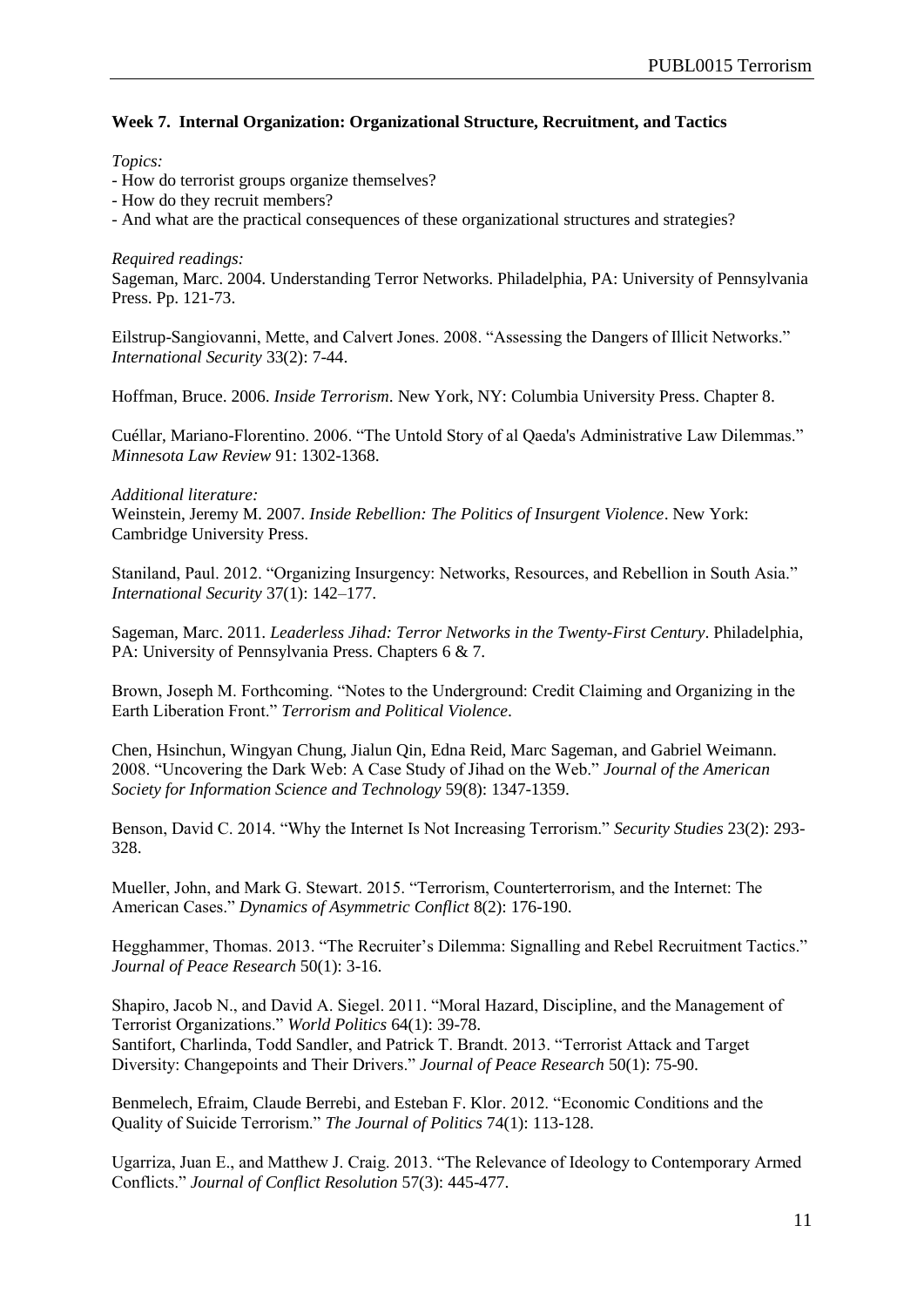Becker, Michael. 2014. "Explaining Lone Wolf Target Selection in the United States." *Studies in Conflict & Terrorism* 37(11): 959-978.

# **Week 8. Does Terrorism Work?**

*Topics:*

- The effectiveness of terrorism as a strategy of political violence

- Individual and system-level consequences of terrorism

### *Required readings:*

Krause, Peter. 2013. "The Political Effectiveness of Non-State Violence: A Two-Level Framework to Transform a Deceptive Debate." *Security Studies* 22(2): 259-294.

Fortna, Virginia Page. 2015. Do Terrorists Win? Rebels' Use of Terrorism and Civil War Outcomes. *International Organization* 69(3): 519-556.

Woods, Joshua. 2011. "The 9/11 Effect: Toward a Social Science of the Terrorist Threat." *The Social Science Journal* 48(1): 213-233.

Hirsch-Hoefler, Sivan, Daphna Canetti-Nisim, Carmit Rapaport, and Stevan E. Hobfoll. 2014. "Conflict will Harden your Heart: Exposure to Violence, Psychological Distress, and Peace Barriers in Israel and Palestine." *British Journal of Political Science* 46(4): 845-859.

#### *Additional literature:*

Abrahms, M. 2012. "The Political Effectiveness of Terrorism Revisited." *Comparative Political Studies* 45(3): 366-393.

Berrebi, Claude, and Esteban F. Klor. 2008. "Are Voters Sensitive to Terrorism? Direct Evidence from the Israeli Electorate." *American Political Science Review* 102(3): 279-301.

Gould, Eric D., and Esteban F. Klor. 2010. "Does Terrorism Work?" *Quarterly Journal of Economics* 125(4): 1459-1510.

Montalvo, José G. 2011. "Voting after the Bombings: A Natural Experiment on the Effect of Terrorist Attacks on Democratic Elections." *The Review of Economics and Statistics* 93(4): 1146–1154.

Hersh, Eitan D. 2013. "Long-term Effect of September 11 on the Political Behavior of Victims' Families and Neighbors." *Proceedings of the National Academy of Sciences* 110(52): 20959-63.

Williams, Laron K., Michael T. Koch, and Jason M. Smith. 2013. "The Political Consequences of Terrorism: Terror Events, Casualties, and Government Duration." *International Studies Perspectives* 14(3): 343-361.

Park, Johann, and Valentina Bali. 2015. "International Terrorism and the Political Survival of Leaders." *Journal of Conflict Resolution* 61(7): 1343-1370. Abrahms, Max. 2013. "The Credibility Paradox: Violence as a Double-Edged Sword in International Politics." *International Studies Quarterly* 5 (4): 660-671.

Findley, Michael G., and Joseph K. Young. 2015. "Terrorism, Spoiling, and the Resolution of Civil Wars." *The Journal of Politics* 77 (4):1115-1128.

Thomas, Jakana. 2014. "Rewarding Bad Behavior: How Governments Respond to Terrorism in Civil War." *American Journal of Political Science* 58(4): 804-818.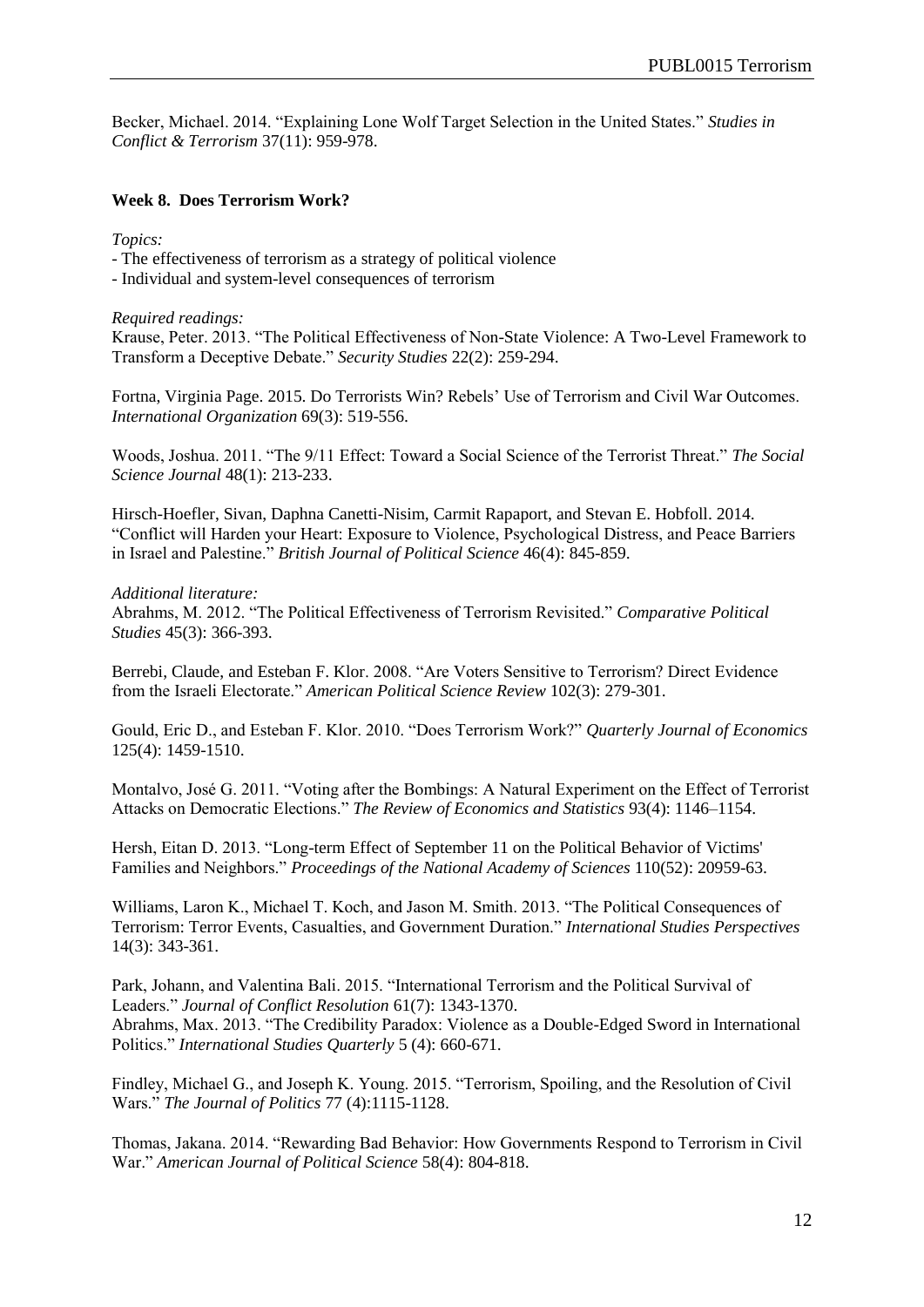Wood, Reed M., and Jacob D. Kathman. 2013. "Too Much of a Bad Thing? Civilian Victimization and Bargaining in Civil War." *British Journal of Political Science* 44(3): 685-706.

Canetti-Nisim, Daphna, Eran Halperin, Keren Sharvit, and Stevan E. Hobfoll. 2009. "A New Stress-Based Model of Political Extremism: Personal Exposure to Terrorism, Psychological Distress, and Exclusionist Political Attitudes." *Journal of Conflict Resolution* 53(3): 363-389.

Romanov, Dmitri, Asaf Zussman, and Noam Zussman. 2012. "Does Terrorism Demoralize? Evidence from Israel." *Economica* 79(313): 183-198.

Kushner Gadarian, Shana. 2010. "The Politics of Threat: How Terrorism News Shapes Foreign Policy Attitudes." *The Journal of Politics* 72(2): 469-483.

Balcells, Laia. 2012. "The Consequences of Victimization on Political Identities." *Politics & Society* 40(3): 311-347.

Abadie, Alberto, and Javier Gardeazabal. 2003. "The Economic Costs of Conflict: A Case Study of the Basque Country." *American Economic Review* 93(1): 113-132.

Gaibulloev, Khusrav, and Todd Sandler. 2011. "The Adverse Effect of Transnational and Domestic Terrorism on Growth in Africa." *Journal of Peace Research* 48(3): 355–371.

## **Week 9. Counter-terrorist Strategies**

#### *Topics:*

- How terrorist organizations collapse
- Repression vs. accommodation
- "Clinical" and social approaches to counter-terrorism

*Required readings:*

Cronin, Audrey K. 2006. "How al-Qaida Ends: The Decline and Demise of Terrorist Groups." *International Security* 31(1): 7-48.

Dugan, Laura, and Erica Chenoweth. 2012. "Moving Beyond Deterrence: The Effectiveness of Raising the Expected Utility of Abstaining." *American Sociological Review* 77(4): 597-624.

Chowdhury, Arjun, and Ronald R. Krebs. 2009. "Making and Mobilizing Moderates: Rhetorical Strategy, Political Networks, and Counterterrorism." *Security Studies* 18(3): 371-399.

Johnston, Patrick B. 2012. "Does Decapitation Work?" *International Security* 36 (4):47–79.

#### *Additional literature:*

Gaibulloev, Khusrav, and Todd Sandler. 2014. "An Empirical Analysis of Alternative Ways that Terrorist Groups End." *Public Choice* 160(1-2): 25–44.

Murua, Imanol. 2016. "No More Bullets for ETA: The Loss of Internal Support as a Key Factor in the End of the Basque Group's Campaign." *Critical Studies on Terrorism* 10(1): 93-114.

LaFree, Gary, and Erin Miller. 2008. "Desistance from Terrorism: What Can We Learn from Criminology?" *Dynamics of Asymmetric Conflict* 1(3): 203-230.

Perliger, Arie. 2012. "How Democracies Respond to Terrorism: Regime Characteristics, Symbolic Power and Counterterrorism." *Security Studies* 21(3): 490-528.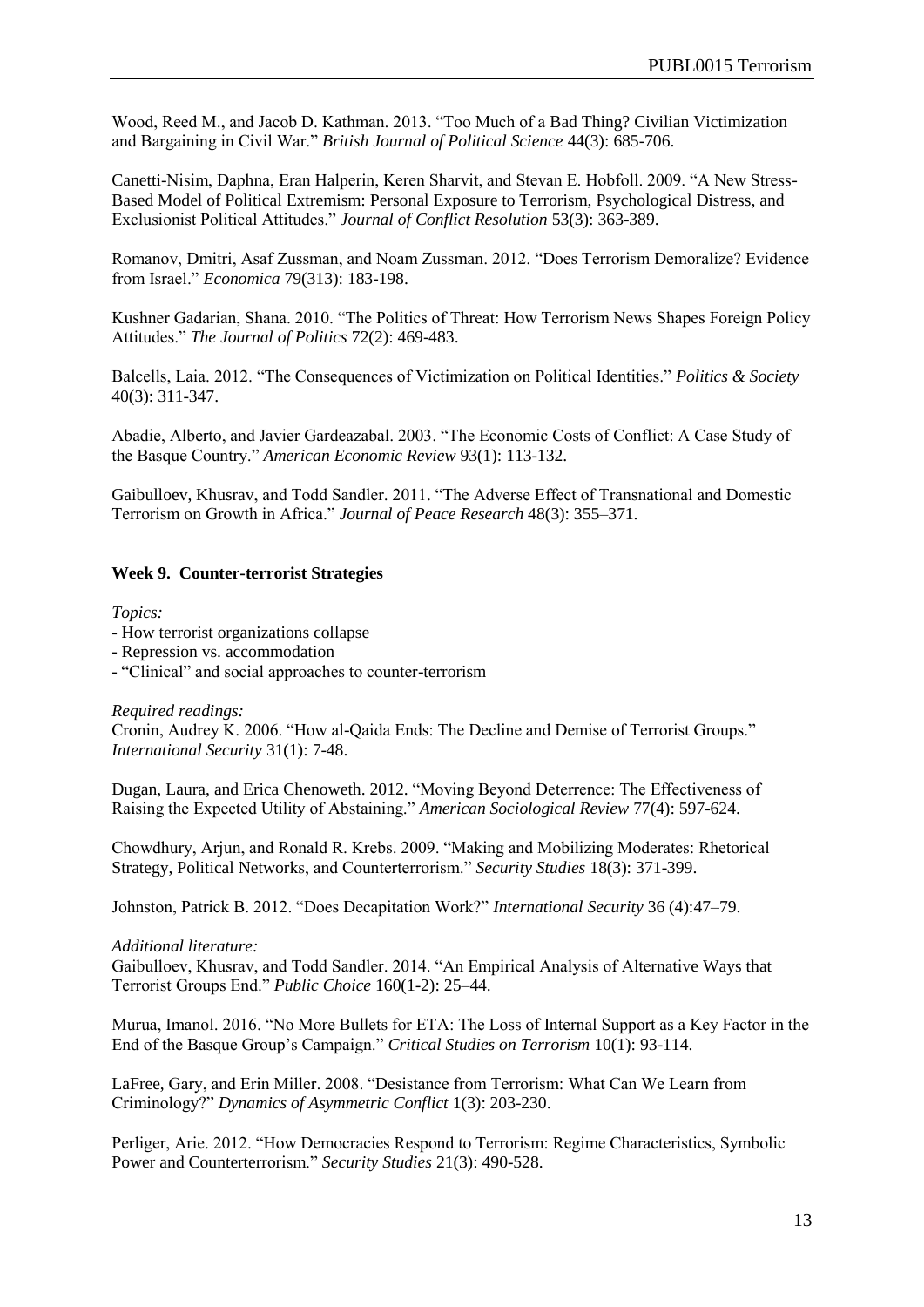Neumayer, Eric, Thomas Plümper, and Mariaelisa Epifanio. 2014. "The 'Peer-Effect' in Counterterrorist Policies." *International Organization* 68(1): 211-234.

Lehrke, Jesse Paul, and Rahel Schomaker. 2016. "Kill, Capture, or Defend? The Effectiveness of Specific and General Counterterrorism Tactics against the Global Threats of the Post-9/11 Era." *Security Studies* 25(4): 729-762.

Walsh, James I., and James A. Piazza. 2010. "Why Respecting Physical Integrity Rights Reduces Terrorism." *Comparative Political Studies* 43(5): 551-577.

Longo, Matthew, Daphna Canetti-Nisim, and Nancy Hite-Rubin. 2014. "A Checkpoint Effect? Evidence from a Natural Experiment on Travel Restrictions in the West Bank." *American Journal of Political Science* 58(4): 1006–1023.

LaFree, Gary, Laura Dugan, and Raven Korte. 2009. "The Impact of British Counterterrorist Strategies on Political Violence in Northern Ireland: Comparing Deterrence and Backlash Models." *Criminology* 47(1): 17-45.

Berman, Eli, Jacob N. Shapiro, and Joseph H. Felter. 2011. "Can Hearts and Minds Be Bought? The Economics of Counterinsurgency in Iraq." *Journal of Political Economy* 119(4): 766-819.

Jordan, Jenna. 2014. "Attacking the Leader, Missing the Mark." *International Security* 38(4): 7-38.

Price, Bryan C. 2012. "Targeting Top Terrorists: How Leadership Decapitation Contributes to Counterterrorism." *International Security* 36(4): 9–46.

Ellis, B. H., and S. Abdi. 2017. "Building Community Resilience to Violent Extremism through Genuine Partnerships." *American Psychologist* 72(3): 289-300.

Vermeulen, Floris. 2014. "Suspect Communities—Targeting Violent Extremism at the Local Level: Policies of Engagement in Amsterdam, Berlin, and London." *Terrorism and Political Violence* 26(2): 286-306.

Sarma, Kiran M. 2017. "Risk Assessment and the Prevention of Radicalization from Nonviolence into Terrorism." *American Psychologist* 72(3): 278-288.

Abrahms, Max. 2008. "What Terrorists Really Want: Terrorist Motives and Counterterrorism Strategy." *International Security* 32(4): 78–105.

Brachman, Jarret M., and William F. McCants. 2006. "Stealing Al Qaeda's Playbook." *Studies in Conflict & Terrorism* 29 (4):309-321.

de Nevers, Renée. 2007. "NATO's International Security Role in the Terrorist Era." *International Security* 31(4): 34–66.

Walzer, Michael. 2007. "On Fighting Terrorism Justly." *International Relations* 21(4): 480-484. Schwartz, Joseph M. 2004. "Misreading Islamist Terrorism: The 'War Against Terrorism' and Just-War Theory." *Metaphilosophy* 35(3): 273-302.

Ignatieff, Miachel. 2004. Lesser Evils. New York Times, May 2, 2004. Online: [http://www.michaelignatieff.ca/assets/pdfs/Lesser%20Evils\\_The%20New%20York%20Times.pdf](http://www.michaelignatieff.ca/assets/pdfs/Lesser%20Evils_The%20New%20York%20Times.pdf)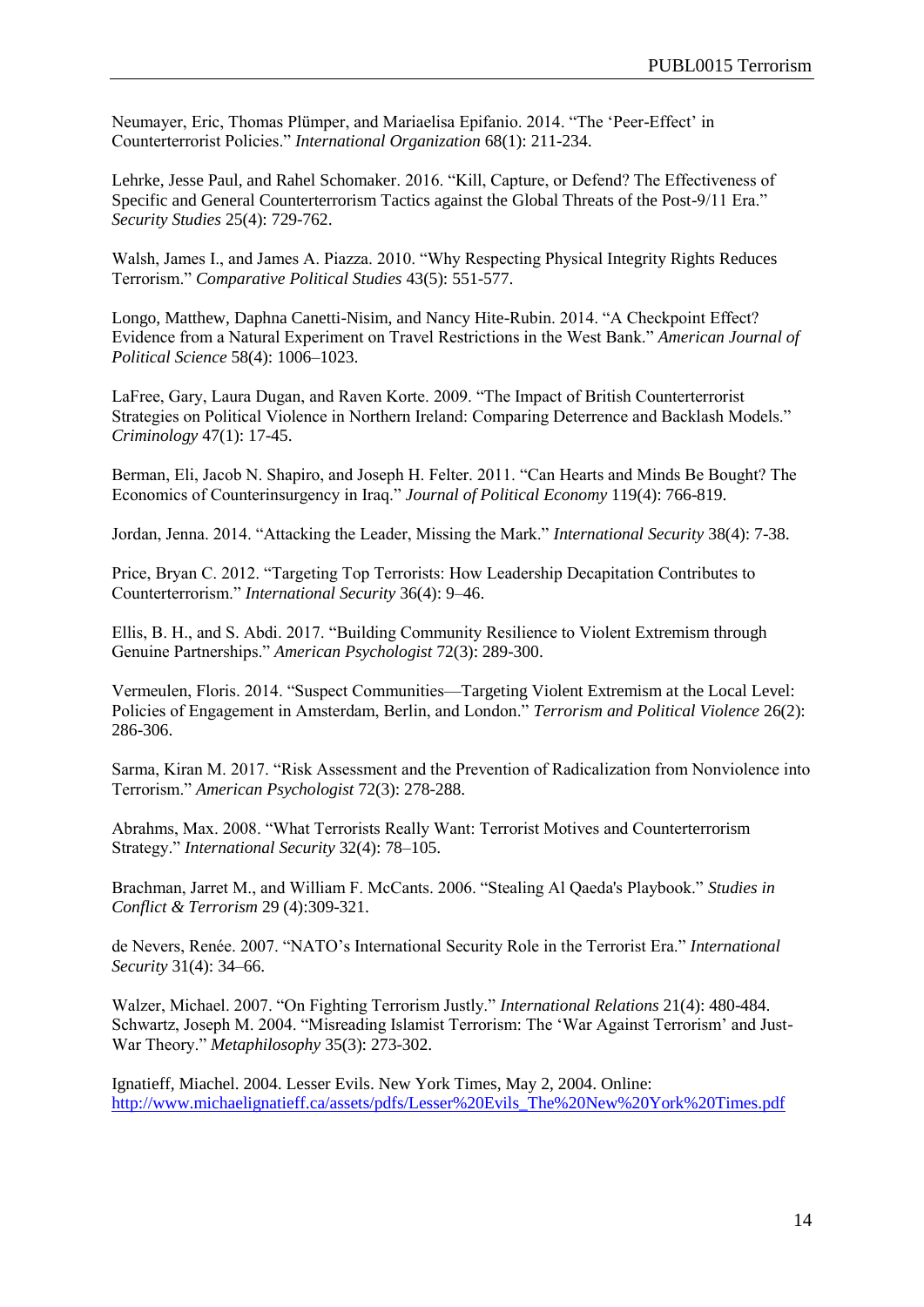# **Week 10. From Counterinsurgency to State Terror**

*Topics:*

- Selective and indiscriminate counter-insurgency
- Violence and terror as an instrument of rule
- Strategic vs. ideological roots of state terror

## *Required readings:*

Lyall, Jason. 2009. "Does Indiscriminate Violence Incite Insurgent Attacks? Evidence from Chechnya." *Journal of Conflict Resolution* 53(3): 331-362.

Davenport, Christian. 2007. "State Repression and Political Order." *Annual Review of Political Science* 10(1): 1-23.

Hagan, John, and Wenona Rymond-Richmond. 2008. "The Collective Dynamics of Racial Dehumanization and Genocidal Victimization in Darfur." *American Sociological Review* 73(6): 875– 902.

## *Additional literature:*

Schutte, Sebastian. 2017. "Violence and Civilian Loyalties: Evidence from Afghanistan." *Journal of Conflict Resolution* 61(8): 1595-1625.

Kocher, Matthew, Thomas B. Pepinsky, and Stathis N. Kalyvas. 2011. "Aerial Bombing and Counterinsurgency in the Vietnam War." *American Journal of Political Science* 55(2): 201-218.

Mazower, Mark. 2002. "Violence and the State in the Twentieth Century." *American Historical Review* 107(4): 1158-1178.

Chaliand, Gérard and Arnaud Blin. 2016. "Lenin, Stalin, and State Terrorism." In C. Gérard and A. Blin (eds.): *The History of Terrorism: From Antiquity to ISIS*. Berkeley, CA: University of California Press. Pp. 197-207.

Valentino, Benjamin A., Paul Huth and Dylan Balch-Lindsay. 2004. "Draining the Sea: Mass Killing and Guerrilla Warfare." *International Organization* 58(2): 375-407.

Mason, T. David, and Dale A. Krane. 1989. "The Political Economy of Death Squads: Toward a Theory of the Impact of State-Sanctioned Terror." *International Studies Quarterly* 33(2): 175-198.

Harff, Barbara. 2003. "No Lessons Learned from the Holocaust? Assessing Risks of Genocide and Political Mass Murder since 1955." *American Political Science Review* 97(1): 57-73.

Straus, Scott. 2012. "Retreating from the Brink: Theorizing Mass Violence and the Dynamics of Restraint." *Perspectives on Politics* 10(02): 343-362.

Mann, Michael. 1999. "The Dark Side of Democracy: The Modern Tradition of Ethnic and Political Cleansing." *New Left Review* 235: 18-44.

Carey, Sabine C., and Neil J. Mitchell. 2017. "Progovernment Militias." *Annual Review of Political Science* 20: 127-147.

Mitchell, Neil J., Sabine C. Carey, and Christopher K. Butler. 2014. "The Impact of Pro-Government Militias on Human Rights Violations." *International Interactions* 40(5): 812-836.

Schirmer, Jennifer. 1998. *The Guatemalan Military Project: A Violence Called Democracy*. Philadelphia: University of Pennsylvania Press. Chapter 2.